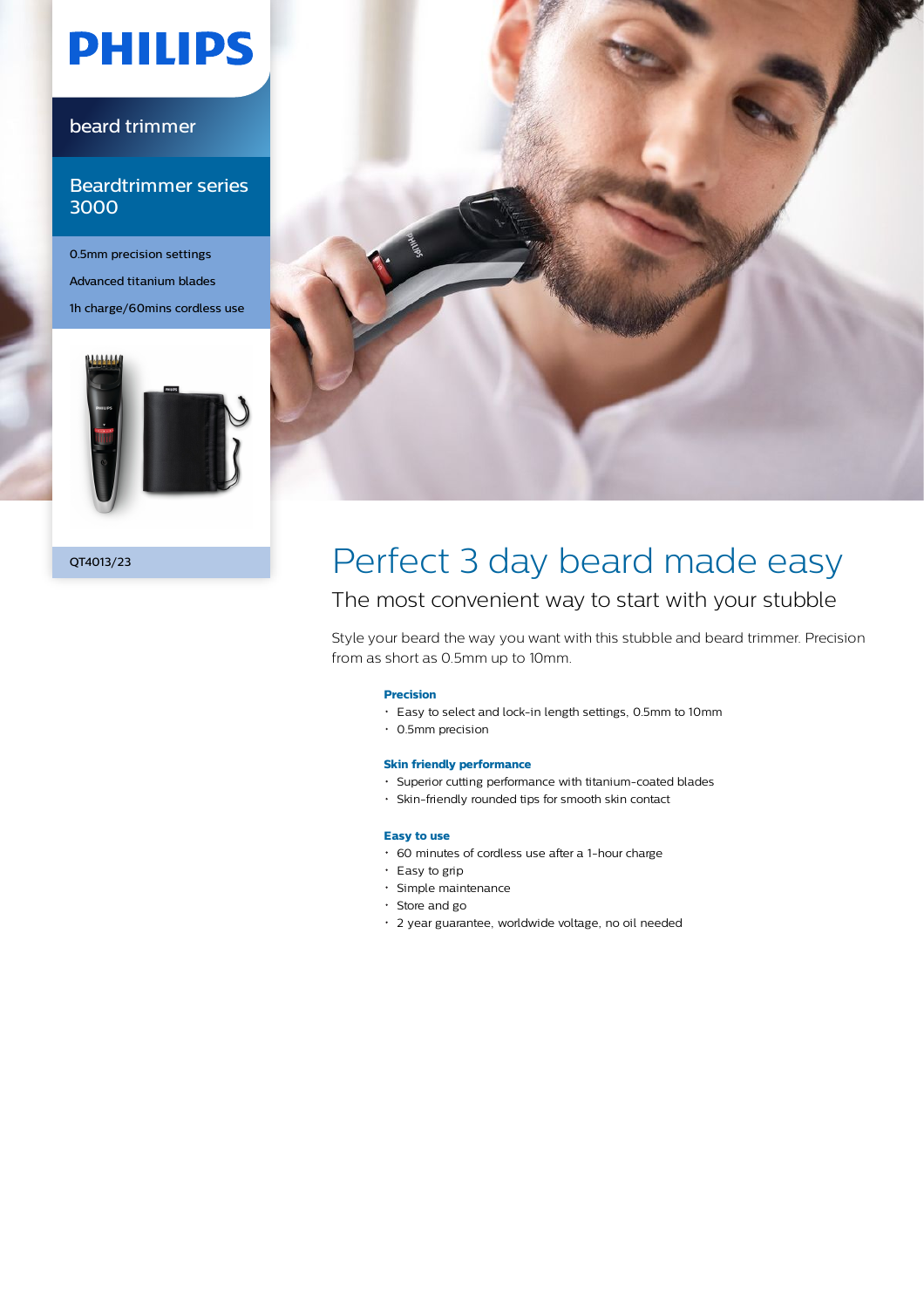# **Highlights**

#### **20 lock-in length settings**



Turn the wheel to simply select and lock-in the length settings you want: from a 3-day beard of 0.5mm up to a full beard of 10mm, in precise 0.5mm steps.

#### **Titanium blades**



Advanced titanium blades for superior cutting performance and long-lasting sharpness

#### **Perfect 3-day beard every day**



Set the trimmer at the lowest position for a perfect stubble, just 0.5mm long.

#### **Skin-friendly high-performance**



Blades stay extra-sharp to always cut hairs neatly and effectively, but have rounded blade tips and combs to prevent irritation.

#### **Ergonomic design**



Easy to hold and use, which helps you trim in those hard-to-reach areas for fast trimming.

#### **Corded and cordless use**



Use it plugged in or cordless. 1 hour of charging gives you 60 minutes of cordless power.

#### **Easy to clean**



It's easy to keep your Philips beard trimmer as good as new - simply rinse the device and detachable head under running water.

#### **Travel and storage pouch**



The included travel pouch keeps everything together when you're at home, at the gym or on-the-go.

#### **Built to last**



We back this Philips trimmer with a 2-year guarantee: our grooming products are built to last. You'll never need to oil it, and it's compatible with all worldwide voltages.